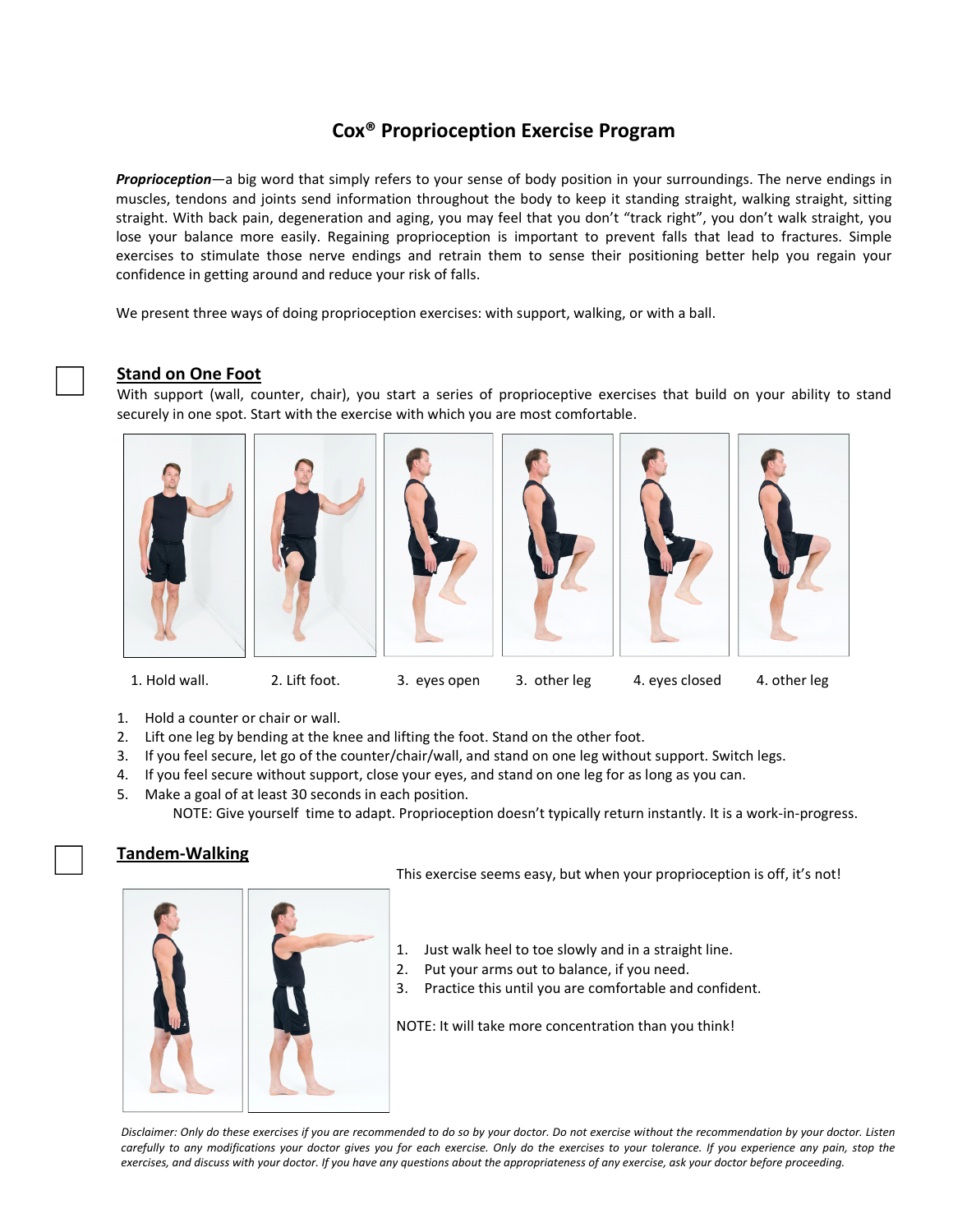### **With A Ball ‐ Sit/Bounce**



- 1. Sit on the ball.
- 2. Gain your balance.
- 3. Hold a counter or wall for support if you need. Otherwise, rest your hands on your knees.
- 4. Once you are balanced (holding the wall/counter or resting your hands on your knees), just bounce on the ball.

NOTE: Do this exercise until you are comfortable and confident with it.

## **With A Ball ‐ Hip Twist**



- 1. Sit on the ball.
- 2. Gain your balance.
- 3. Hold a counter or wall for support if you need. Otherwise, cross your arms across your chest.
- 4. Move your hips in a circle to the right 8 to 10 times.
- 5. Move yours hips in a circle to the left 8 to 10 times.

NOTE: Do this slowly, concentrating on your balance.

## **With A Ball ‐ Sitting/Lifting One Foot**



1. Sit on the ball with your hands resting on the side of the ball.

NOTE: You may need to hold the wall until you become comfortable enough to place your hands on the ball.

2. From a seated position with your knees bent and your feet flat on the floor, lift your right foot a few inches off the floor. Hold it lifted for two seconds, and place it on the ground.

NOTE: Keep your spine straight as you do this.

- 3. Lift your left foot, hold two seconds, and place it on the ground.
- 4. Continue alternating lifting one foot off the ground and then the other while balancing on the ball.

NOTE: Remember to keep your stomach muscles tight.

5. Repeat 8 to 10 times on each foot.

Disclaimer: Only do these exercises if you are recommended to do so by your doctor. Do not exercise without the recommendation by your doctor. Listen carefully to any modifications your doctor gives you for each exercise. Only do the exercises to your tolerance. If you experience any pain, stop the exercises, and discuss with your doctor. If you have any questions about the appropriateness of any exercise, ask your doctor before proceeding.